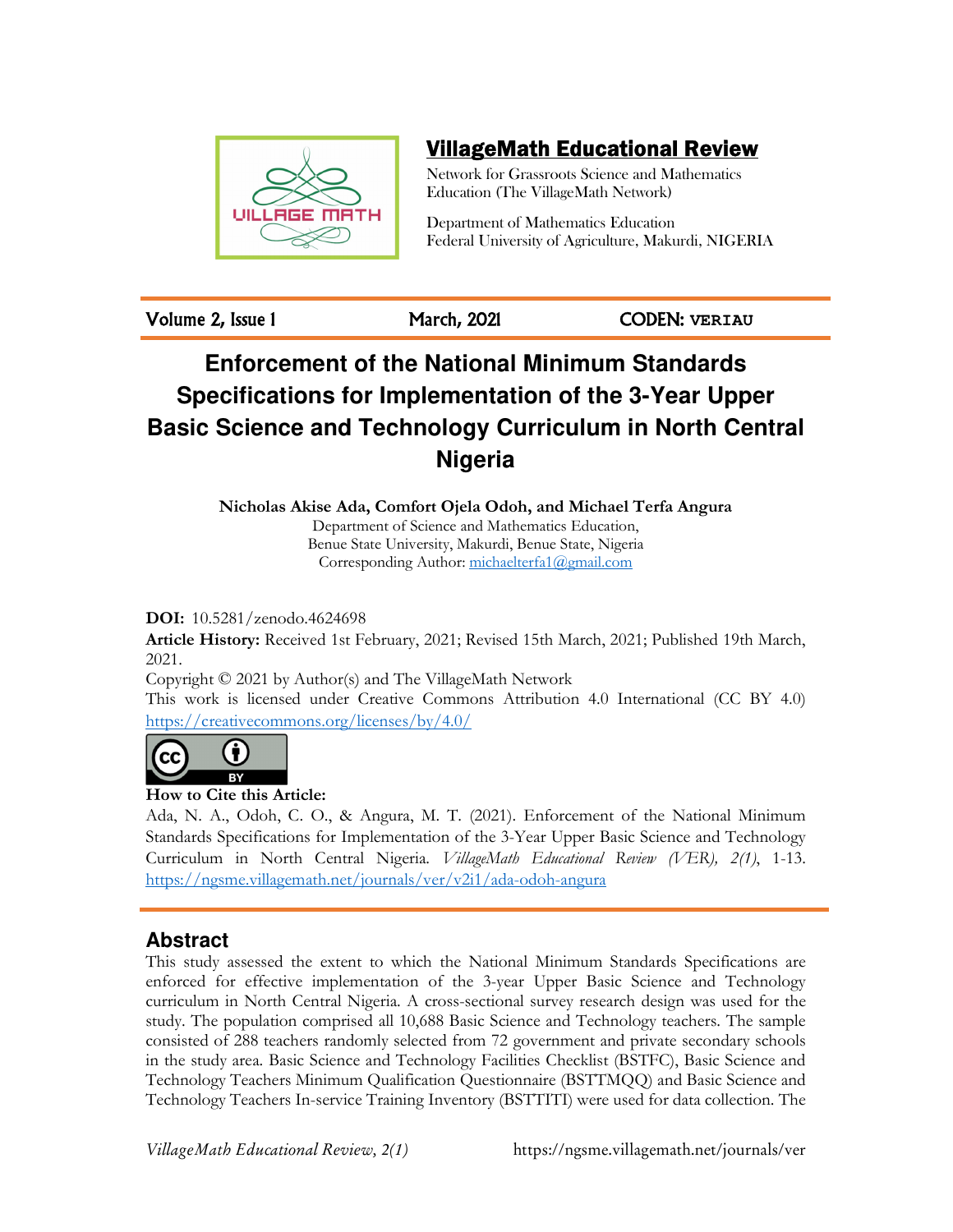2

instruments were validated by three experts, two in Science Education and one in Test and Measurement. The reliability coefficient of the instruments was determined using Cronbach alpha and the internal consistencies of instruments were obtained as 0.92, 0.78 and 0.79 respectively. The three research questions which guided the study were answered using mean and standard deviation (SD), while the three null hypotheses were tested at 0.05 level of significance using independent t-test. The result revealed that the National Minimum Standards are enforced to a less extent as the basic facilities for the implementation of the 3-year Upper Basic Science and Technology curriculum are available moderately only in Government Secondary Schools (GSS). The minimum teaching qualification of Nigerian Certificate in Education (NCE) is less enforced especially in Private Secondary Schools (PSS). Teachers in Private Secondary Schools attend workshops and seminars for effective implementation of the curriculum moderately while the Government Secondary School teachers attend workshops and seminars to a less extent. It was recommended that Government through the Ministry of Education (MOE) and private schools owners should ensure full enforcement of the National Minimum Standards specifications for the implementation of the curriculum in both government and private secondary schools in the country. This can be achieved through the provision of basic facilities such as classrooms, furniture, laboratories, workshops, sport/games, ICT/ computer multimedia, electricity, water, stores, library, offices and toilets. It was also recommended that authorities ensure the minimum teaching qualification, that is NCE, is enforced to a great extent in both government and private secondary schools. Educational authorities should also harmonize the in-service training for both government and private secondary school teachers by organizing regular workshops and seminars as well as strict monitoring of all schools to ensure that the National Minimum Standards Specifications for effective implementation of the 3-year upper science and technology curriculum are enforced.

**Keywords:** Science and Technology Curriculum, National Minimum Standards, Enforcement, Specification, Implementation

#### **Introduction**

Basic Science and Technology Education is an organized process where learners at the Basic Education level try to learn and understand their environment through observation and exploration of the things around them. Science learning and the application of technology enhances the production of citizens who can effectively participate in the global affairs and contribute to the attainment of the Sustainable Development Goals (SDGs). According to Angura and Fatoki (2020) part of the mental abilities and skills learners cultivate early in life with sound attitudes towards problem solving, through manipulative and creative thinking enable them begin to venture in real life situation technologically, thereby laying solid foundation for useful experiences that facilitates mental development. Akpan (2015) opines that no nation or society can strive to function effectively in the absence of science and technology. He further asserts that only science and technology have the key to produce skills, knowledge, competencies, as well enhance the development of human potentials for social economic advancement.

Grover (2018) states that there is a great relationship between science and technology which is knowledge construction and application that lead to skill acquisition, competence and development in the society. The author explains further that science and technology collaborate to bring about teaching and learning that can promote higher levels of creativity. According to Lazar (2015) Science and Technology education is of immense importance to present day society, especially to enhance the area of skills acquisitions and knowledge needed for self – reliance in a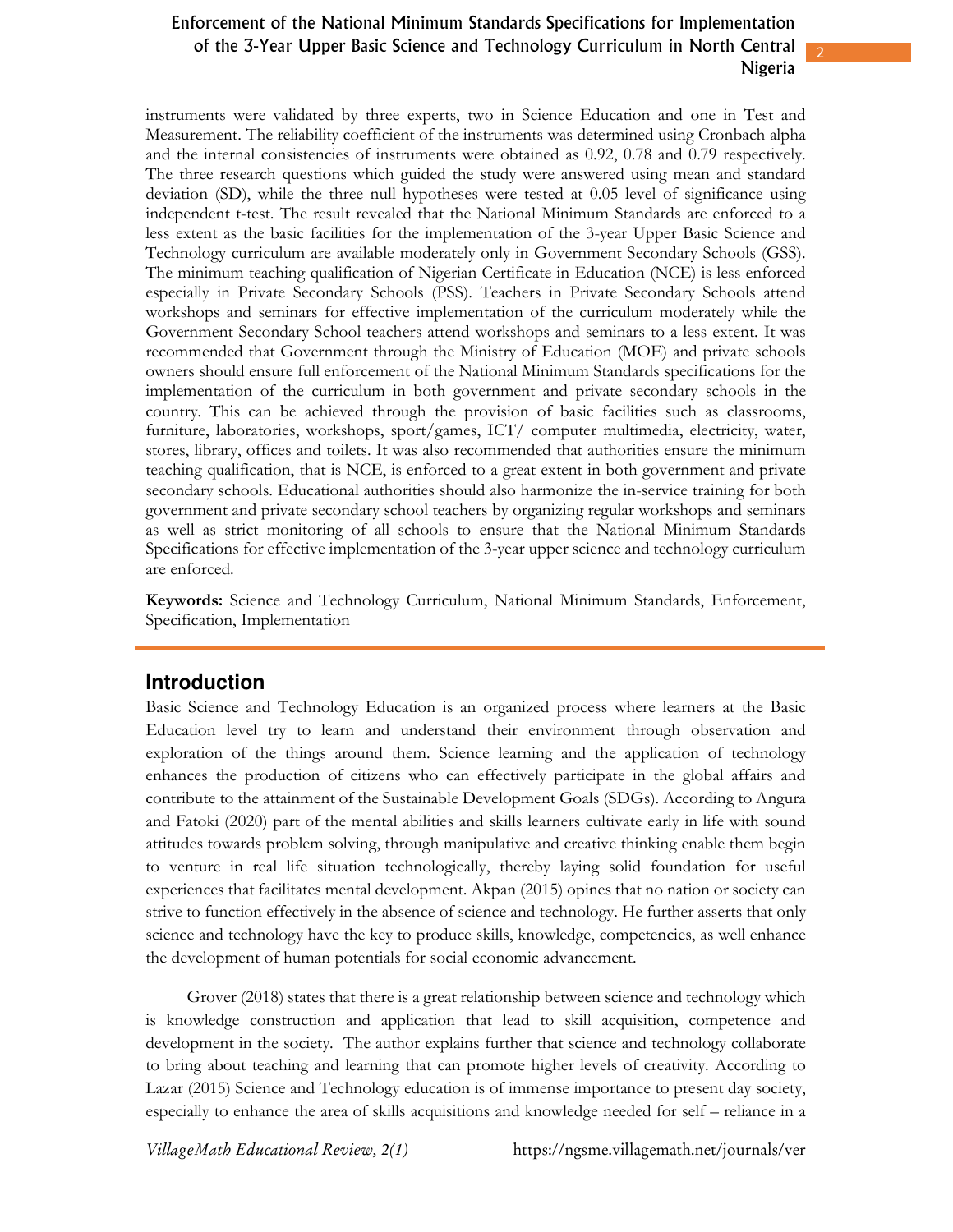bid to check the excesses of unemployment and youth restiveness. The need to provide science and technology education in Nigeria as a way of caching them young at the Upper Basic Education level is good foundation for secondary school curriculum implementation (Aina, 2013). The author is of the opinion that teachers need to acquire the minimum teaching qualification to enable them use the required and specified facilities for effective curriculum implementation now that science and technology education is being considered as the basic tool for the attainment of Sustainable Development Goals.

According to the Universal Basic Education Commission (UBEC, 2010) as contained in the National Minimum Standards Specifications for Basic and free education. Number 115, section 9, sub-section (c) of The Compulsory, Free, Universal Basic Education and Other Related Matters Act, 2004. Otherwise known as the UBE Act of 2004 provided that, the UBE Commission is to "prescribe the minimum standards for basic education throughout Nigeria in line with the National Policy on Education and the directive of the National Council on Education and ensure the effective monitoring of the standards". According to Nigerian Research and Development Council (NERDC 2012), a standard is an established norm or requirement that all systems work towards achieving. Standards are of three types, namely resource standards, process standards and performance standards. These three are operational in the implementation of the UBE Programme in Nigeria. However due to limited scope, this study is focused on the resource standards which are concern with the minimum teaching qualification, teachers in-service training and the basic facilities needed in each school for effective implementation of the curriculum. Ityav (2014) opines that, there are schools with varied levels of facilities and teaching standards. These schools are majorly classified into government and private schools, the standards for most schools, however, are dismal, and do not lend itself to the overall growth and development of children. To provide them the skills required to survive with dignity in this ever changing global society that is entrepreneurial oriented. However, by the provision of the UBE Act, 2004, all primary and secondary schools operating in Nigeria irrespective of status are compelled to cue in the National Minimum Standards Specifications for the implementation of the UBE curriculum in Nigeria. Now that Basic Education institution is seen as lucrative and has become an all-comers' affair, there is every need to ascertain the extent of enforcement of the National Minimum Standards for the implementation of the 3-year Upper Basic Science and Technology curriculum which is a vital component of the 9-year Universal Basic Education loaded with strong indicators for the attainment of the Sustainable Development Goals (SDGs).

According to Paige (2009) adopting a 21st century curriculum should blend knowledge, thinking, innovative skills, media, Information and Communication Technology (ICT) literacy, and real life experience in the context of core academic subjects. In order to achieve critical thinking that could lead to problem solving, the curriculum should expose learners to model facilities to enhance rapid knowledge construction. In this way, learners will be prepared with the necessary knowledge and life skills that will help them be successful in their future careers (Lombardi, 2007). The author points out that, curriculum in the 21st century should focus on the construction of knowledge and encourage students to produce the information that has value or meaning to them in order to develop new skills. Robin (2008) states that adopting digital slides in the classroom to aid instruction can support student participation, their motivation and understanding for the academic subjects, as well as real life global affairs. Itav (2014) asserts that standards are designed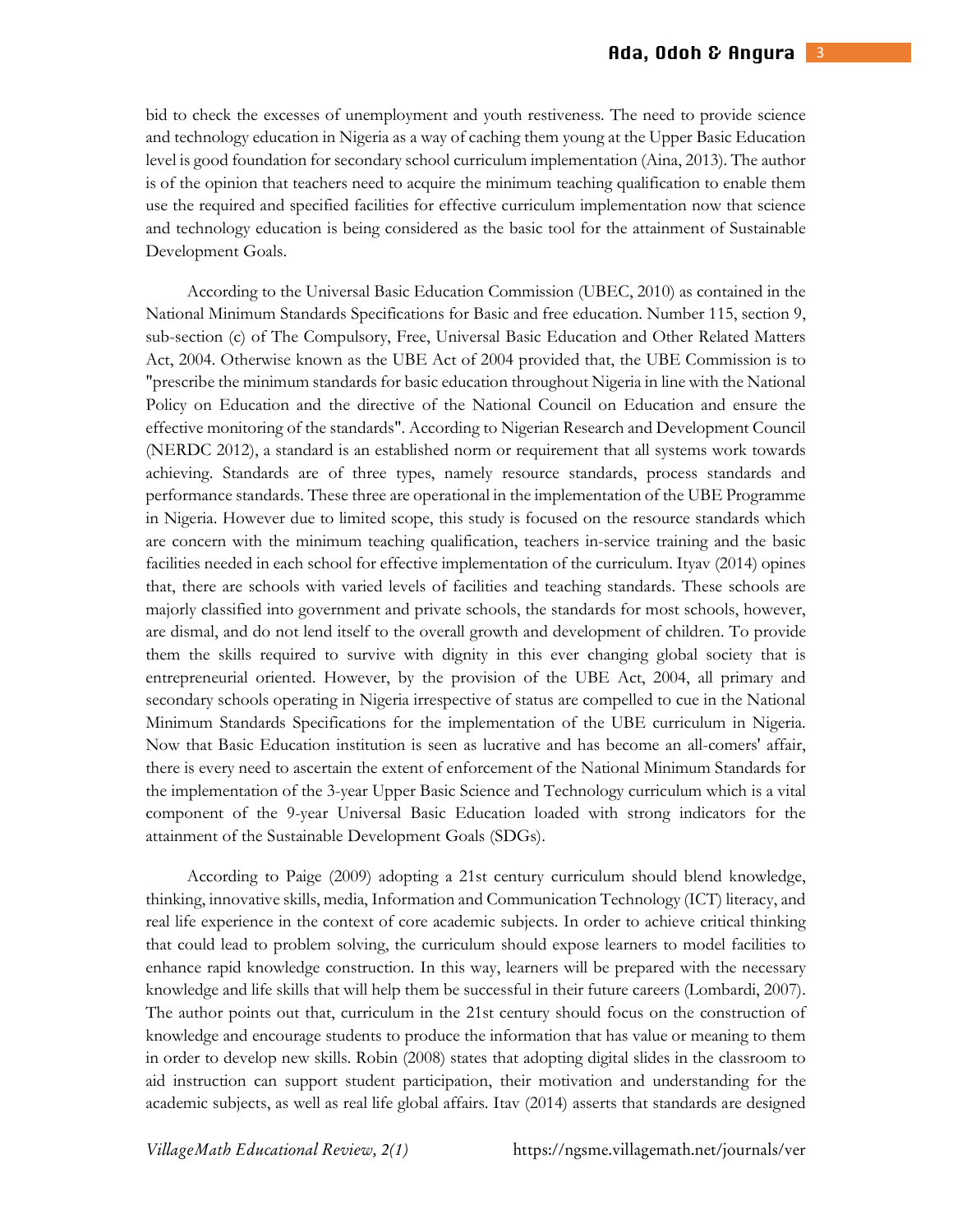4

to be robust and relevant to the real world, reflecting the knowledge and skills that our young people will need for success in science and technology education and be positioned to compete successfully in the global economy.

According to UBEC (2012), teachers minimum teaching qualification is Nigerian Certificate in Education (NCE), this entails that teachers in both government and private secondary schools handling the four areas of Basic Science and Technology should have at least the Nigerian Certificate in Education (NCE) in Basic Science, Basic Technology, Physical and Health Education as well as Computer Science/Information Communication for effective implementation the curriculum. Adegoke (2012) observes that the classroom teacher forms the cornerstone in curriculum implementation. He/she is the main force and the last person to ensure that all the segments of the curriculum are implemented according to specifications. On the other hand the instructional facilities are the physical material/structures used to facilitate teaching and learning in Basic Science and Technology. These facilities include; classrooms, furniture, laboratories, workshops, sport/games, ICT/computer multimedia, electricity, water, stores, library, offices, toilets, and machines which are utilized by teachers and students in the teaching and learning process in both government and private owned secondary schools (Sambo, 2012). Osita (2014) states that the effectiveness of curriculum implementation is depended on the quality of the teachers and the extent the required facilities are available and utilized during instruction.

According to Keating (2011), curriculum, if naturally and positively interpreted, could achieve the objective of motivating learning, enhancing knowledge and abilities and developing positive values or even attitudes especially when its implementation is based on the specific curriculum objectives and the required minimum standards specifications or bench marks. The major aims and objectives of the merged 3-year Upper Basic Science and Technology as stated by NERDC (2012) are to help learners:

- i. Develop interest in the study of Science and Technology;
- ii. Acquire scientific and technological knowledge and skills;
- iii. Apply the scientific and technological knowledge and skills for sustainable community development;
- iv. Take advantage of numerous career opportunities offered by science and technology; and,
- v. Become prepared for further studies in science and technology.

In order to achieve these objectives, the Universal Basic Education Commission (UBEC) according to UBE Act of 2004 number 115 as amended has put in place the following Minimum Standards Specifications or bench marks for the implementation of the Basic Science and Technology Curriculum (BSTC): that all primary and secondary schools operating in Nigeria must keep and maintain;

- i. Adequate facilities such as classrooms, offices, toilets, laboratories/workshops, ICT, playing grounds and equipment, and power source.
- ii. Teachers' minimum teaching qualification at the lower and upper Basic Education level, which is the Nigerian Certificate in Education (NCE).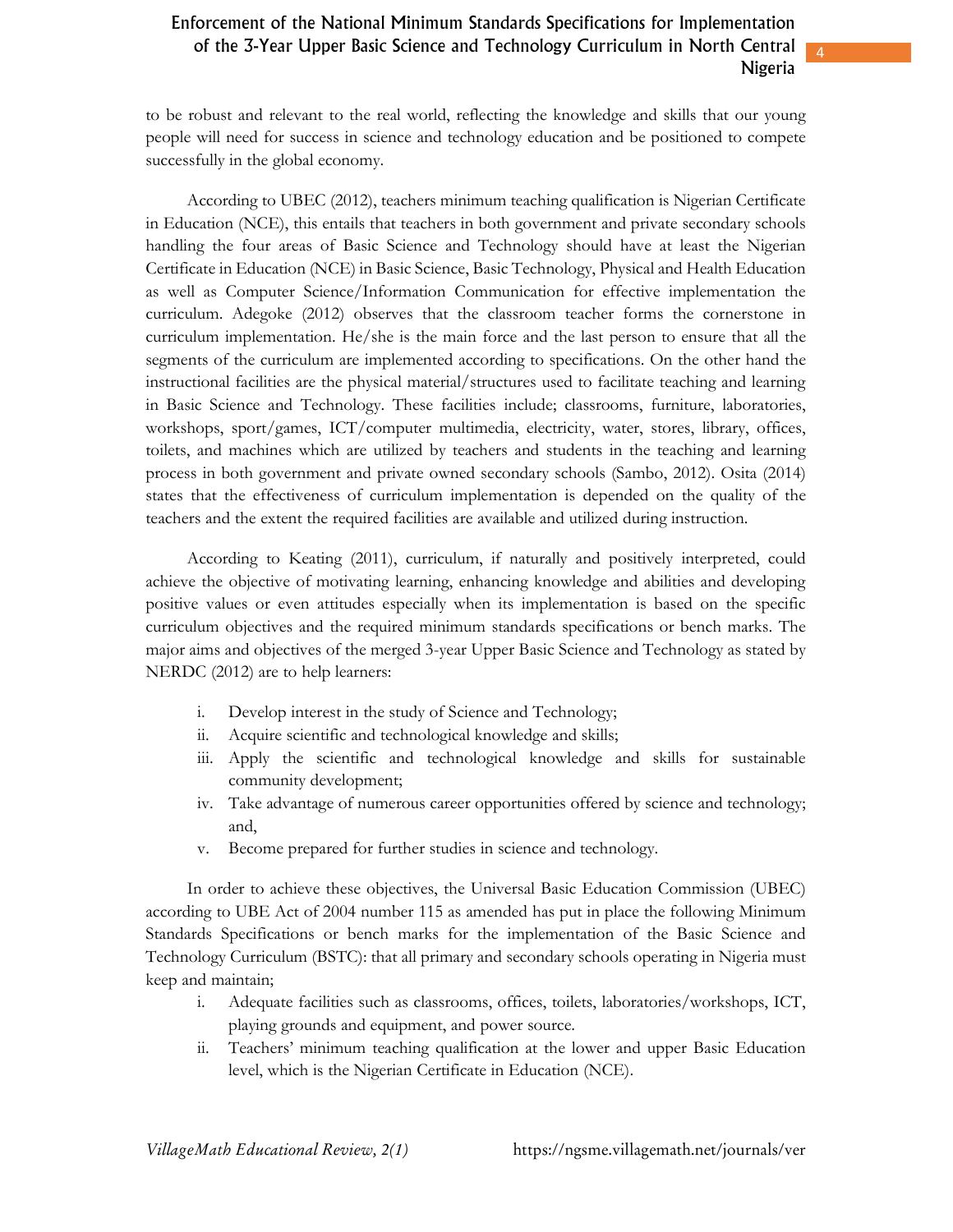- iii. In-service training (workshops and seminar) for Basic Science and Technology Teachers.
- iv. Use of specific instructional resources in each of the four areas of Basic Science and Technology.
- v. Specific instructional methods for Basic Science and Technology instruction.
- vi. Use of specific assessment criteria and techniques for Basic Science and Technology.
- vii. Specific practical activities during Basic Science and Technology instruction for skill acquisition and application among others.

Atomatofa, Avbenagha and Ewesor (2013) maintains that both public and private primary schools are lagging behind in the strict enforcement of specified minimum standards for Basic Education in Nigeria. In a similar development, Doggoh (2011) stressed that there is a significant effort among states in the implementation of the UBE Act (2004). This implies that the Minimum Standards were moderately enforced among the states surveyed; however with low compliance with the minimum teaching qualification as secondary school leavers still parade both the lower and upper basic education levels as teachers especially in private schools. Ogungbesan (2012) points that 66.5% of the Basic Science teachers surveyed were not professionally qualified to teach the subject, 78% of the schools covered lack essential schools facilities like classrooms, offices, playing fields and instructional aids and 70% of the teachers surveyed were using lecture and discussion methods for Basic Science instruction. Nakpodia (2011) states that urban teachers' implementation of the UBE programme was significantly different from to those in the rural areas. Also, the experienced teachers' implementation of the programme did not differ from the less experienced teachers. He adds that teachers in the area generally lack in-service training (seminar and workshops) to effectively implement the UBE curriculum. Nwafor and Eze (2014) observe that only two dimensional instructional materials are available in schools. Other instructional materials such as audio materials and audio-visual materials are lacking in most schools including major school facilities like classrooms, laboratories and workshops.

The quality of teachers and the extent facilities are available in schools for effective teaching and learning cannot be overemphasis. This is because, it is only when the most qualified teachers are employed and the required or specified facilities are provided that meaningful teaching/learning could take place. In line with international best practice, the National Minimum Standards Specifications as stated by UBEC (2012) has provisions for government and other stakeholders in education in Nigeria for effective implementation of the UBE programme. Basic Science and technology is one of the key subjects at the Upper Basic Education level targeted to prepare students for further studies in science/technology and for the attainment of the Sustainable Development Goals (SDGs). However, prior to the merger of Basic Science, Basic Technology, Physical and Health Education and Computer Science as Basic Science and Technology. Studies by Doggoh (2011), Nakpodia (2011) and Ogungbesan (2012) reported that both government and private secondary schools were not adhering strictly to the enforcement of specified minimum standards for Basic Education in Nigeria. This obviously calls for an empirical survey to find out what the situation is, now that these individual subject areas are merged as one.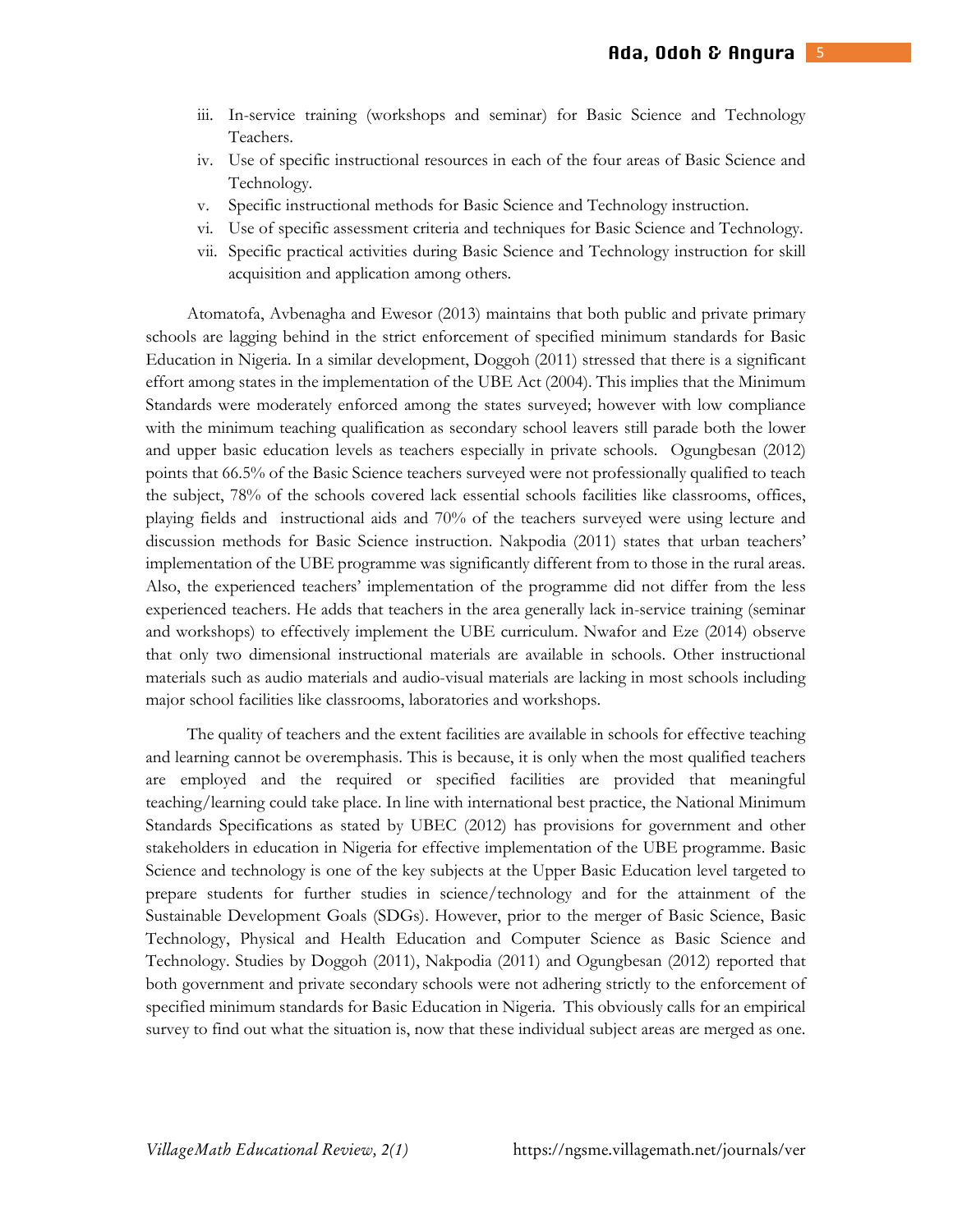## **Statement of the Problem**

The National Minimum Standards have specifications on the minimum teaching qualification, the training need for teachers at the lower and upper basic education in Nigeria, as well as the required facilities for effective implementation of the curriculum. The question is that are these minimum standards enforced in the government and private secondary schools in Nigeria? Doggoh (2011), Nakpodia (2011), Ogungbesan (2012), Atomatofa, Avbenagha and Ewesor (2013) reported low level of adherence to the minimum standards for the implementation of UBE curriculum in the single subject areas of Basic Science and Technology in Nigeria. Therefore now that these subject areas are merged as one. To what extent are National Minimum Standards Specifications for the implementation of the 3-year Upper Basic Science and Technology curriculum enforced in both government and private secondary schools in Nigeria?

## **Purpose of Study**

The purpose of this study was to assess the extent to which the National Minimum Standards Specifications for the implementation of the 3-year Upper Basic Science and Technology Curriculum are enforced for effective implementation of the curriculum in Government Secondary Schools (GSS) and Private Secondary Schools (PSS), in the North-central geopolitical Zone of Nigeria. Specifically, the objectives of the study were to;

- i. To determine the extent facilities are available in government and private secondary schools for effective implementation of Basic Science and technology curriculum.
- ii. To determine the extent to which the minimum teaching qualification (NCE) is enforced by government and private secondary schools in the four areas of Basic Science and Technology (BST).
- iii. To find out the extent to which teachers handling the four areas of Basic Science and Technology (BST) attend seminars and workshops for effective implementation of the curriculum.

## **Questions**

- i. To what extent are facilities available in government and private secondary schools for effective implementation of BST curriculum?
- ii. To what extent is the minimum teaching qualification of NCE been enforced by government and private secondary schools in the four areas of BST?
- iii. To what extent do teachers handling the four areas of BST attend seminars and workshops for effective implementation of the curriculum?

## **Hypothesis**

- i. There is no significant difference in the mean rating scores of teachers on the extent to which facilities are available in government and private secondary schools.
- ii. There is no significant difference in the mean rating scores of teachers on the extent to which the minimum teaching qualification of NCE is enforced in government and private secondary schools in the four areas of BST.
- iii. There is no significant difference in the mean rating scores of teachers in government and private schools on the extent to which teachers handling the four areas of BST attend seminars and workshops.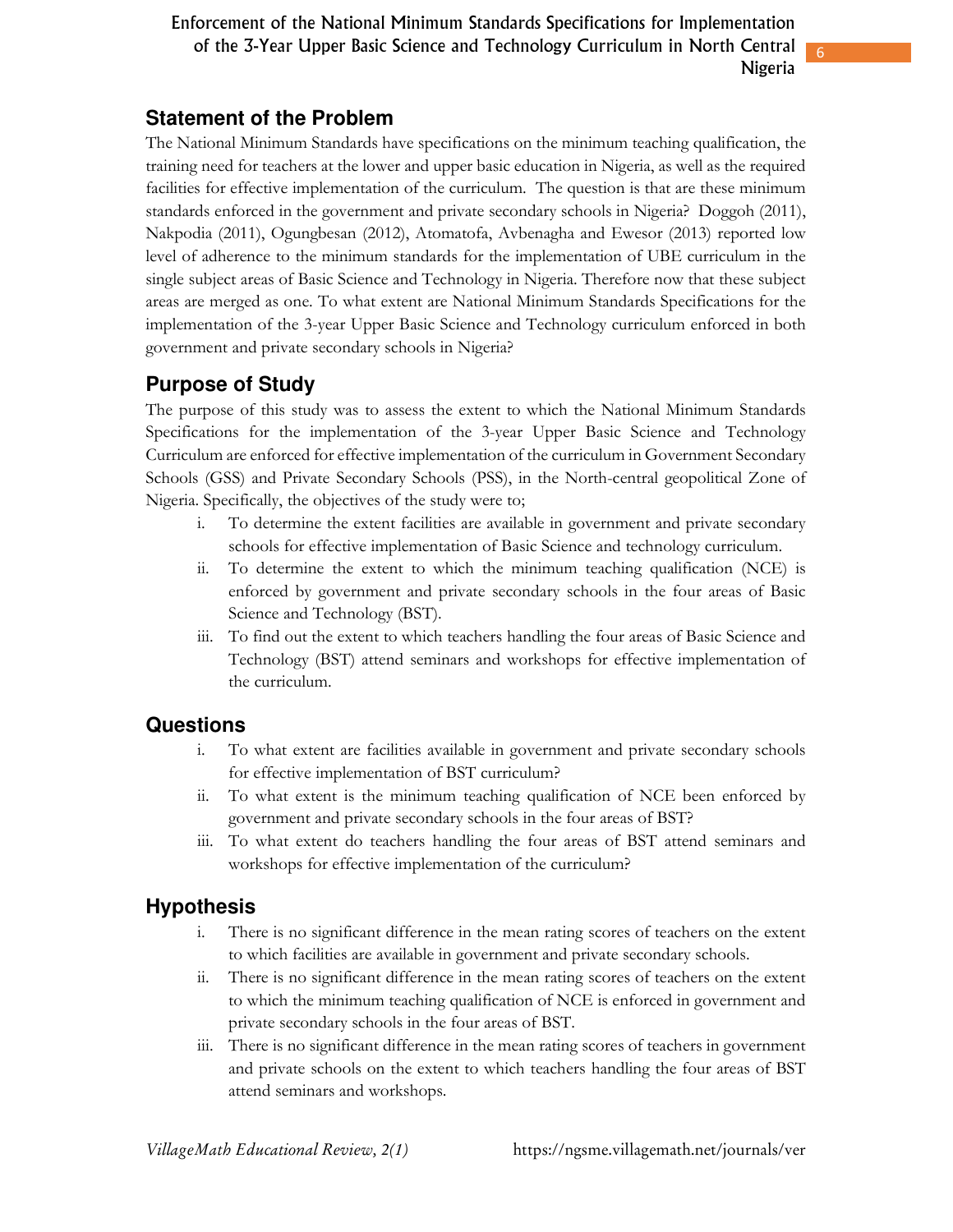## **Methods**

The study is a cross sectional survey design was used for the study. The population comprised all 10,688 Basic Science and Technology teachers in North Central Nigeria. The sample consists of 288 teachers randomly selected in both government and private secondary schools in the study area. Three research questions guided the study, while three hypotheses were tested at 0.05 level of significance. Basic Science and Technology Facilities Checklist (BSTFC), Basic Science and Technology Teachers Minimum Qualification Questionnaire (BSTTMQQ) and Basic Science and Technology Teachers In-service Training Inventory (BSTTITI) were used for data collection. The instruments were validated by three experts, two in Science Education and one in Test and Measurement. The reliability coefficients of the instruments were determined using Cronbach alpha and internal consistencies of instruments were obtained as 0.92, 0.78 and 0.79 respectively. The instruments were developed on a modified Likert-type four point rating scale of 4, 3, 2, and 1 as follows: each item in instrument A, B and C has; Great Extent  $(GE) = 4$  points = 3.50 – 4.00, Moderate Extent (ME) = 3 points =  $2.50 - 3.49$ , Less Extent (LE) = 2 points =  $1.50 - 2.49$ , No Extent (NE) = 1 point =  $0.50 - 1.49$ . Any item with the mean of 2.50 and above was accepted while items with the mean of 2.49 and below were considered less extent. The instruments were administered to the respondents by the researcher alongside with one trained research assistant. The data collected was analyzed using mean and Standard Deviation (SD), while the three hypotheses were tested using independent t-test.

## **Results**

#### **Question One**

To what extent are facilities available in government and private secondary schools for effective implementation of BST curriculum?

| S/N                           | <b>Facilities Available</b> | <b>GSS</b> |           |            | <b>PSS</b> |           |            |  |
|-------------------------------|-----------------------------|------------|-----------|------------|------------|-----------|------------|--|
|                               |                             | Mean       | <b>SD</b> | <b>DEC</b> | Mean       | <b>SD</b> | <b>DEC</b> |  |
|                               | Offices/Classrooms/toilets  | 3.70       | 1.16      | GE         | 4.00       | 1.20      | GE         |  |
| $\mathfrak{D}_{\mathfrak{p}}$ | Furniture                   | 2.50       | 1.21      | МE         | 3.00       | 1.15      | GE         |  |
| 3                             | Laboratories                | 2.30       | 1.25      | LE         | 2.50       | 1.21      | МE         |  |
| 4                             | Workshops                   | 1.28       | 1.12      | LE         | 1.38       | 1.19      | LE         |  |
| 5                             | Sport/Games facilities      | 2.80       | 1.21      | МE         | 1.35       | 1.35      | LE         |  |
| 6                             | ICT/Comp. facilities        | 2.55       | 1.20      | МE         | 2.80       | 1.31      | МE         |  |
|                               | Electricity                 | 2.50       | 1.18      | МE         | 2.65       | 1.17      | МE         |  |
| 8                             | Water                       | 2.80       | 1.15      | МE         | 3.40       | 1.18      | GE         |  |
| 9                             | <b>Stores</b>               | 2.64       | 1.25      | ME         | 2.00       | 1.22      | LE         |  |
| 10                            | Library                     | 2.34       | 1.19      | LE         | 3.85       | 1.18      | GE         |  |

**Table 1: The extent to which facilities are available in government and private secondary schools for effective implementation of BST curriculum** 

#### **Cluster mean 2.54 2.69**

Key: BST = Basic Science and Technology

GSS = Government Secondary Schools

PSS = Private Secondary Schools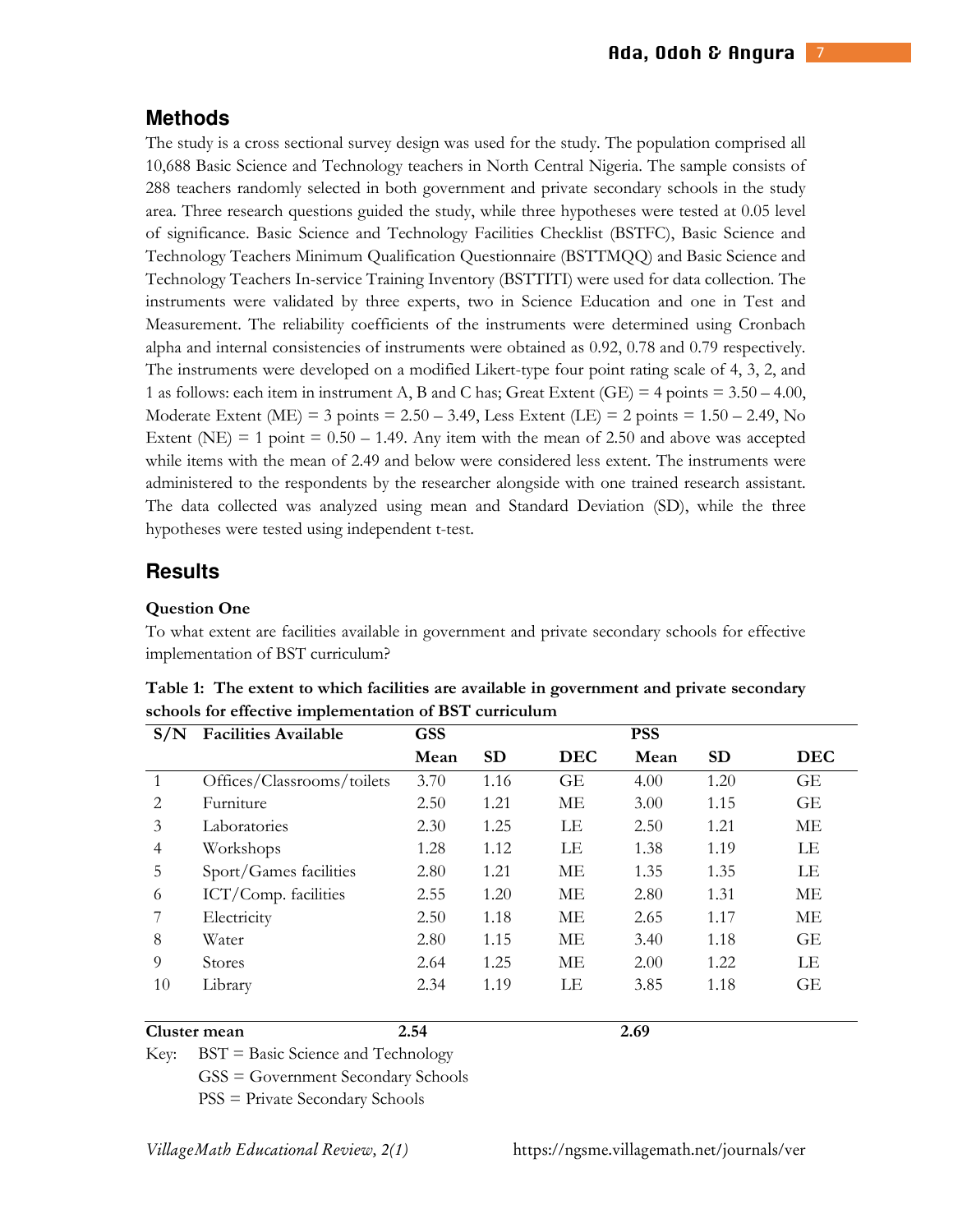8

 $GE =$  Great Extent,  $ME =$  Moderate Extent,  $LE =$  Less Extent,  $\&$  NE = No Extent

The result in Table 1 of research question 1 shows that facilities are available in government secondary schools (GSS) and private secondary schools (PSS) for the implementation of the 3 year Upper Basic Science and Technology curriculum moderately. However, the PSS have slightly more facilities available than the GSS with the composite means of 2.54 and 2.69 respectively.

#### **Question Two**

To what extent is the minimum teaching qualification of NCE been enforced by government and private secondary schools in the four areas of BST?

| Table 2: The extent to which the minimum teaching qualification of NCE is been enforced |  |
|-----------------------------------------------------------------------------------------|--|
| by government and private secondary schools in the four areas of BST                    |  |

|   | Four Areas of BST       |            |                                   |            | Mean Rating of Teachers with the Minimum |           |     |  |
|---|-------------------------|------------|-----------------------------------|------------|------------------------------------------|-----------|-----|--|
|   |                         |            | <b>Teaching Qualification NCE</b> |            |                                          |           |     |  |
|   |                         | <b>GSS</b> |                                   |            | <b>PSS</b>                               |           |     |  |
|   |                         | Mean       | <b>SD</b>                         | <b>Dec</b> | Mean                                     | <b>SD</b> | Dec |  |
|   | <b>Basic Science</b>    | 2.50       | 1.10                              | МE         | 2.20                                     | 1.18      | LE  |  |
| 2 | <b>Basic Technology</b> | 2.30       | 1.20                              | LE         | 2.56                                     | 1.27      | МE  |  |
| 3 | Physical & Health Edu   | 2.15       | 1.18                              | LE         | 2.66                                     | 1.19      | МE  |  |
| 4 | Computer Science        | 2.58       | 1.35                              | МE         | 2.45                                     | 1.29      | LE  |  |
|   | <b>Cluster Mean</b>     | 2.38       |                                   |            | 2.47                                     |           |     |  |

Key: BST = Basic Science and Technology

GSS = Government Secondary Schools

PSS = Private Secondary Schools

 $FE = Fully Entored, ME = Moderned, LE = Less Entored & NE = Not$ Enforced

The result in Table 2 of research question 2 reveals that, the minimum teaching qualification of Nigerian Certificate in Education (NCE) is enforced to a less extent. In government secondary schools (GSS) and private secondary schools (PSS), with the composite mean of 2.38 and 2.47 respectively.

#### **Question Three**

To what extent do teachers handling the four areas of BST attend seminars and workshops for effective implementation of the curriculum?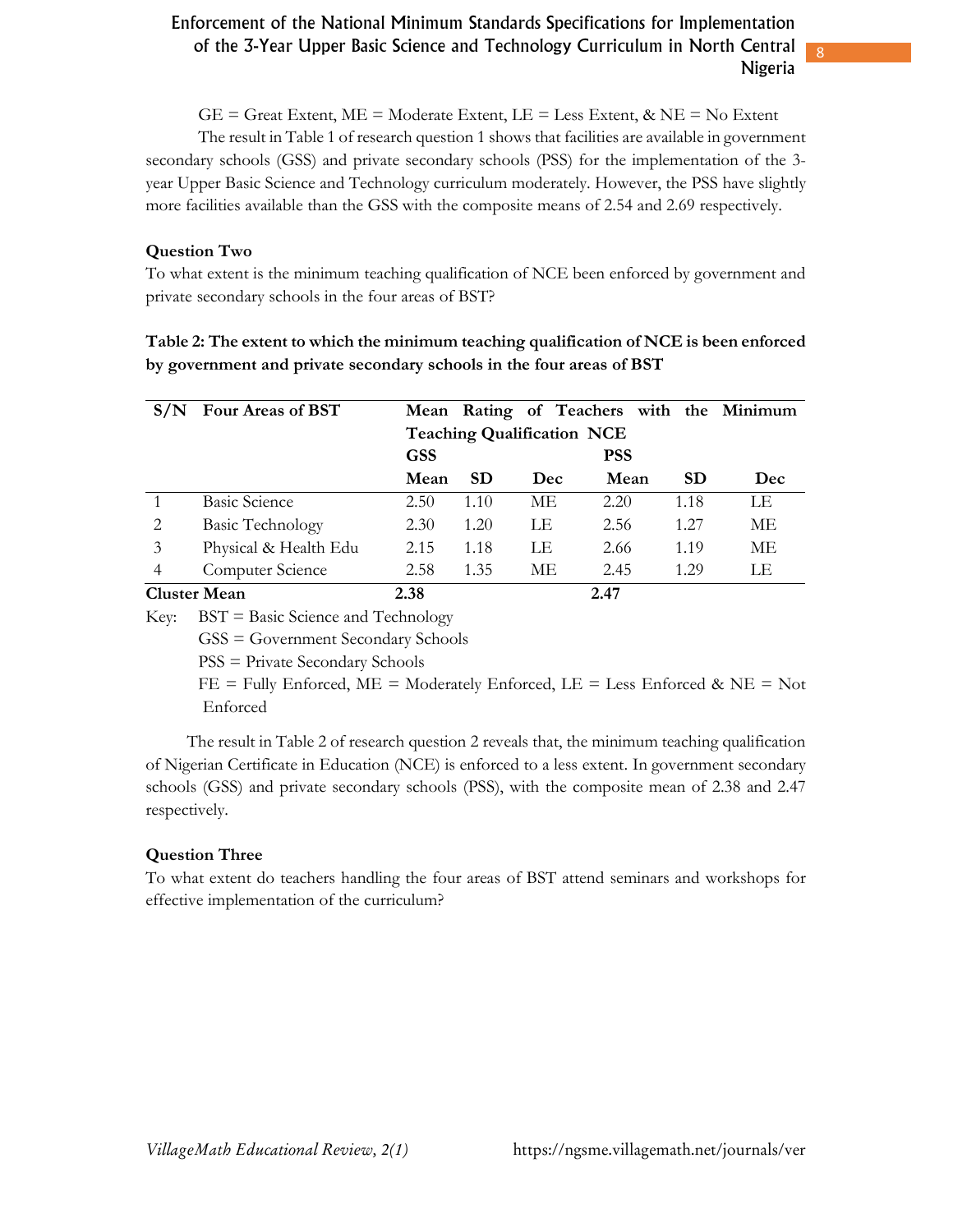|                | Four Areas of BST       | Mean Rating on the Extent to which BST Teachers |                                |     |      |           |     |  |  |
|----------------|-------------------------|-------------------------------------------------|--------------------------------|-----|------|-----------|-----|--|--|
|                |                         |                                                 | Attend Workshops and Seminars. |     |      |           |     |  |  |
|                |                         | <b>GSS</b>                                      |                                |     |      |           |     |  |  |
|                |                         | Mean                                            | <b>SD</b>                      | Dec | Mean | <b>SD</b> | Dec |  |  |
|                | <b>Basic Science</b>    | 2.60                                            | 1.30                           | ME. | 2.80 | 1.25      | МE  |  |  |
| 2              | <b>Basic Technology</b> | 2.15                                            | 1.45                           | LE  | 2.45 | 1.38      | LE  |  |  |
| 3              | Physical & Health Edu   | 2.49                                            | 1.15                           | LE  | 2.60 | 1.21      | МE  |  |  |
| $\overline{4}$ | Computer Science        | 2.51                                            | 1.18                           | МE  | 2.58 | 1.18      | МE  |  |  |
|                | <b>Cluster Mean</b>     | 2.44                                            |                                |     | 2.60 |           |     |  |  |

**Table 3: The extent to which teachers handling the four areas of BST attend seminars and workshops for effective implementation of the curriculum**

Key: BST = Basic Science and Technology

GSS = Government Secondary Schools

PSS = Private Secondary Schools

GE = Great Extent, ME = Moderate Extent, LE = Less Extent & NE = No Extent

The result in Table 3 of research question 3 indicates that, the Private Secondary School teachers attend workshops and seminars for effective implementation of the 3-year Upper Basic Science and Technology curriculum moderately with the cluster mean of 2.60. While the Government Secondary School teachers attend workshops and seminars to a less extent with the cluster mean of 2.44.

#### **Hypothesis One (HO1)**

There is no significant difference in the mean rating scores of teachers on the extent to which facilities are available in government and private secondary schools.

**Table 4: t-test of independent sample of the difference between mean rating scores of teachers on the extent to which facilities are available in government and private secondary schools** 

| Variables N                          | Mean SD |        | $\mathbf{T}$ | df | D     | Level of Sig | Dec |
|--------------------------------------|---------|--------|--------------|----|-------|--------------|-----|
| Teachers in 288 2.5410<br><b>GSS</b> |         | 0.5001 |              |    |       |              |     |
|                                      |         |        | $0.057$ 75   |    | 0.033 | 0.05         | R   |
| Teachers in 288 2.6930<br><b>PSS</b> |         | 0.5233 |              |    |       |              |     |

 The t-test of independent sample on the extent to which facilities are available in government and private secondary schools for effective implementation of the 3-year Upper Basic Science and Technology curriculum recorded t-test value of 0.057 with a p-value of 0.033 which is less than 0.05 level of significance ( $p = 0.033 \le 0.05$ ). That means the null hypothesis is rejected. This implies that, there is significant difference on the extent to which facilities are available in government and private secondary schools for effective implementation of the curriculum.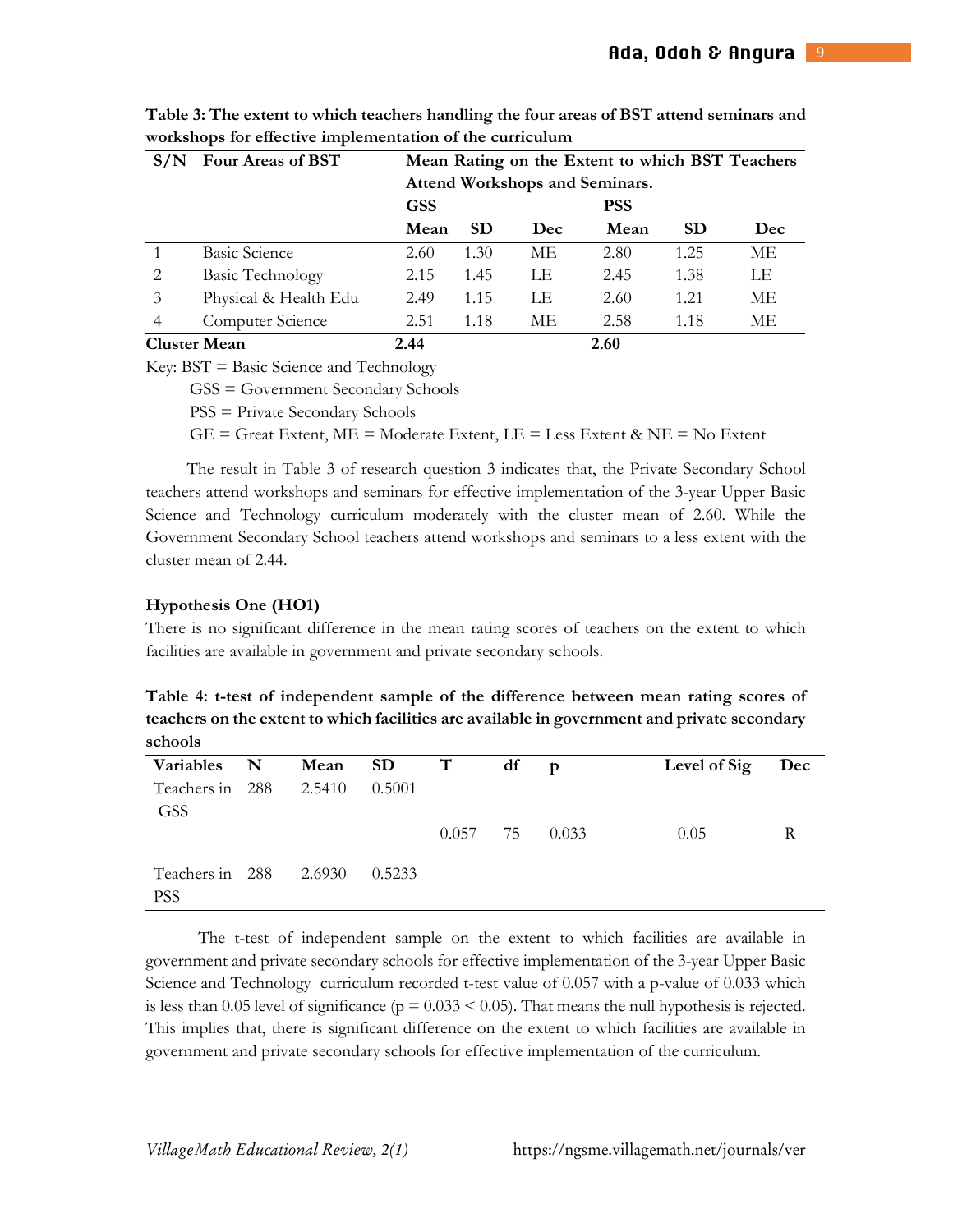10

#### **Hypothesis Two (HO2)**

There is no significant difference in the mean rating scores of teachers on the extent to which the minimum teaching qualification of NCE is enforced in government and private secondary schools in the four areas of BST.

**Table 5: t-test of independent sample of the difference between mean rating scores of teachers on the extent to which the minimum teaching qualification of NCE is enforced in government and private secondary schools in the four areas of BST** 

| Variables N                                 | Mean SD | $\mathbf{t}$ |            | df | D     | Level of Sig. Dec |  |
|---------------------------------------------|---------|--------------|------------|----|-------|-------------------|--|
| Teachers in 288 2.3825                      |         | 0.3220       |            |    |       |                   |  |
| <b>GSS</b>                                  |         |              |            |    |       |                   |  |
|                                             |         |              | $0.051$ 75 |    | 0.041 | 0.05              |  |
| Teachers in 288 2.4675 0.3300<br><b>PSS</b> |         |              |            |    |       |                   |  |

 The t-test of independent sample on the extent to which the minimum teaching qualification of NCE is enforced in government and private secondary schools in the four areas of BST recorded t-test value of 0.051 with a p-value of 0.041 which is less than 0.05 level of significance ( $p = 0.041 \le 0.05$ ). That means the null hypothesis is rejected. This implies that, there is significance difference on the extent to which the minimum teaching qualification of NCE is enforced in government and private secondary schools in the four areas of BST for effective implementation of the curriculum.

#### **Hypothesis Three (HO3)**

There is no significance difference in the mean rating scores of teachers in government and private schools on the extent to which teachers handling the four areas of BST attend seminars and workshops.

**Table 6: t-test of independent sample of the difference between mean rating scores of teachers on the extent to which teachers handling the four areas of BST attend seminars and workshops.**

| Variables N            |     |                         | Mean SD t | df | $\mathbf{p}$ | Level of Sig. Dec |  |
|------------------------|-----|-------------------------|-----------|----|--------------|-------------------|--|
| Teachers<br><b>GSS</b> |     | 288 2.4375 0.5112 0.058 |           | 75 | 0.037        | 0.05              |  |
| <b>PSS</b>             | 288 | 2.6075 0.5700           |           |    |              |                   |  |

The t-test of independent sample on the extent to which teachers handling the four areas of BST attend seminars and workshops recorded t-test value of 0.058 with a p-value of 0.037 which is less than 0.05 level of significance ( $p = 0.037 \le 0.05$ ). That means the null hypothesis is rejected. This implies that, there is significant difference on the extent to which the teachers handling the four areas of BST attend seminars and workshops for effective implementation of the curriculum in government and private secondary schools.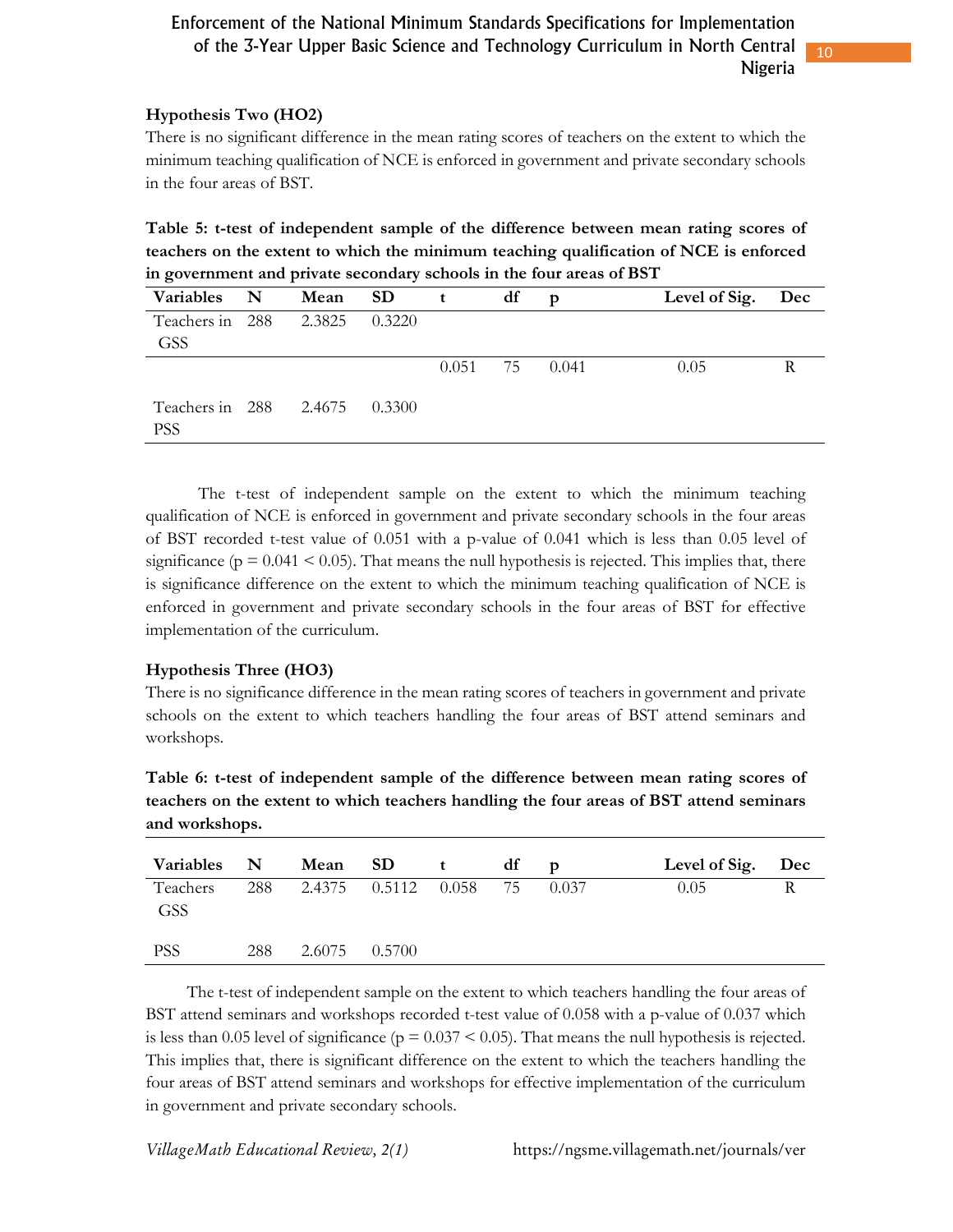## **Discussion**

The result reveals the extent to which facilities are available in government and private secondary schools for effective implementation of the 3-year Upper Basic Science and Technology curriculum with t-test value of 0.057 with a p-value of 0.033 which is less than 0.05 level of significance ( $p=0.033<0.05$ ). That means the null hypothesis is rejected. This implies that, there is significant difference on the extent to which facilities are available in government and private secondary schools for effective implementation of the curriculum. That is major specified facilities for the implementation of the 3-year Upper Basic Science and Technology curriculum are available to a less extent especially in GSS. The result is in consonance with Doggoh (2011) who points out that the basic facilities for the implementation of the curriculum are lacking especially in government owned schools. The result at the same time shows the extent to which the minimum teaching qualification of NCE is enforced in government and private secondary schools in the four areas of BST with t-test value of 0.051 with a p-value of 0.041 which is less than 0.05 level of significance ( $p=0.041<0.05$ ). That means the null hypothesis is rejected.

This implies that, there is significant difference on the extent to which the minimum teaching qualification of NCE is enforced in government and private secondary schools in the four areas of BST for effective implementation of the curriculum. This indicates that the minimum teaching qualification of Nigerian Certificate in Education (NCE) is less enforced especially in PSS. The result is in agreement with Atomatofa, Avbenagha and Ewesor (2013) who maintains that both public and private primary schools are lagging behind in the strict enforcement of specified minimum standards for Basic Education in Nigeria. Also the result is consonance with Ogungbesan (2012) who states that 66.5% of the Basic Science teachers surveyed were not professionally qualified to teach the subject. Also, the result reveals the extent to which teachers handling the four areas of BST attend seminars and workshops with t-test value of 0.058 with a pvalue of 0.037 which is less than 0.05 level of significance ( $p=0.037<0.05$ ). That means the null hypothesis is rejected. This implies that, there is significant difference on the extent to which the teachers handling the four areas of BST attend seminars and workshops for effective implementation of the curriculum in government and private secondary schools. The result confirms Nakpodia (2011) who notes that teachers in the area surveyed generally lack in-service training (seminar and workshops) to effectively implement the UBE curriculum.

#### **Conclusion**

Going by the findings, it is concluded that major facilities for the implementation of the 3-year Upper Basic Science and Technology curriculum are available moderately especially in GSS. The minimum teaching qualification of Nigerian Certificate in Education (NCE) is less enforced especially in PSS. The teachers in Private Secondary Schools attend workshops and seminars for effective implementation curriculum moderately while the Government Secondary School teachers attend workshops and seminars to less extent.

## **Recommendations**

It was recommended based on the findings that; the government through the Ministry of Education (MOE), State Universal Basic Education Boards (SUBEB) and Private School Owners should ensure that the National Minimum Standards Specifications are enforced to a great extent through;

i. Provision of more specified major facilities for effective implementation of the curriculum in government and private secondary schools.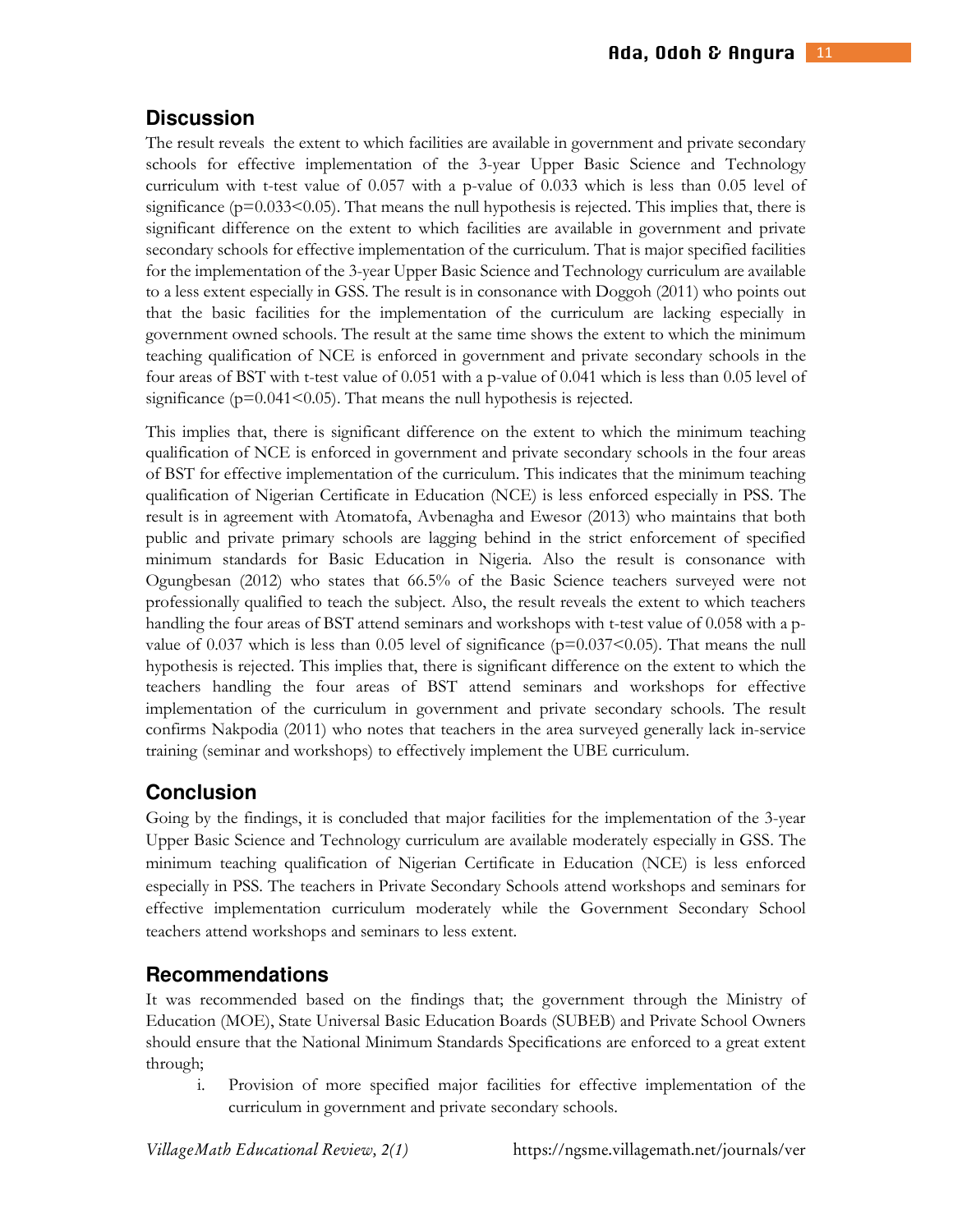ii. Enforcement of the minimum teaching qualification that is; Nigerian Certificate in Education (NCE) to a great extent in both government and private secondary schools.

12

iii. Harmonization of the in-service training for both government and private secondary school teachers through regular workshops and seminars as well as strict monitoring of all schools to ensure that the National Minimum Standards Specifications for implementation of the curriculum are enforced to a great extent.

#### **References**

- Adegoke, B.A. (2012). Nigerian teacher education system in the 21st century. *A keynote address at the 4th 4th Annual Public Lecture of the UdogieIvowi Education Foundation*
- Aina J. K, (2013) Importance of Science Education to National Development and Problems Militating Against Its Development. *American Journal of Educational Research 1, no. 7 (2013): 225- 229. doi: 10.12691/education-1-7-2.*
- Akpan, B. B. (2015). innovations in science and technology education for quality assurance. *STAN Journal,* 6 (21), 33  $-40.$
- Angura M. T. & Fatoki, O. J. (2020) An appraisal of students' skill acquisition and application in basic science and technology in north central Nigeria. *International Journal of Advanced Education and Research. Volume 5; Issue 2; 2020; Page No. 24-27*
- Atomatofa, R. O., Avbenagha, E, A., & Ewesor, S. E. (2013). A survey of science teachers' awareness of New Basic Education Curriculum in Nigeria. *International Journal of Social Science.*  $\mathcal{E}$  Education, 4(2), 22-30.
- Doggoh, T. B. (2011). Assessment of the implementation of Universal Basic Education (UBE) programme in the North Central Geo-Political Zone of Nigeria*.* Unpublished Ph.D Thesis, Amadu Bello University Zaria Nigeria.
- Grover R. B (2018) The Relationship between Science and Technology and Evolution in Methods of Knowledge. Indian Journal of History of Science, 54.1 (2019) 50-68*.*
- Ityav, D. (2014). Extent of implementation of minimum standards of basic education in the realisation of the second millennium development goal in Makurdi Education Zone (Unpublished M.ED thesis).University of Nigeria, Nsukka.
- Keating, S.B. (2011). *Curriculum development and evaluation in Nursing*. New York: Springer Publishing Company.
- Lazar S (2015). The Importance of Educational Technology in Teaching. *International Journal of Cognitive Research in Science, Engineering and Education Vol. 3, No.1, (2015),* 123-130.
- Lombardi, M. M. (2007). Authentic learning for the 21st century: An overview. Educause Learning Initiative, 23(1), 240-241. *Retrieved 23rd August 2019 from: http://net.educause.edu/ir/library/pdf/ELI3009.pdf*
- Nakpodia, E. D. (2011). Teacher factors in the implementation of universal basic education programme in junior secondary schools in the south senatorial district of Delta State, Nigeria. *Journal of Public Administration and Policy Research, 3(10), 286-298.*
- NERDC (2012). *Nigerian educational research and development council, UBE edition: National Minimum standards Document*. Abuja NERDC.
- Nwafor. C.E. & Eze, S.O. (2014). Availability and utilization of instructional materials in teaching basic science in selected secondary schools in Abakaliki education zone of Ebonyi state, Nigeria. *Global Journal of Bio-sciences and Bio-technology,* 3 (3), 292- 295.
- Ogungbesan, T. O. (2012). *Evaluation of the Implementation of the Basic Science Curriculum component of the Universal Basic Education programme in South-West, Nigeria.* Unpublished Ph.D Thesis University of Ibadan, Nigeria.
- Osita, O. (2014). Curriculum development and implementation: Challenges for Nigeria education system. *Nigerian Journal of Curriculum and Instruction,* 20 (1), 1-10.
- Paige, J. (2009). The 21st century skills movement. Educational Leadership, 9(67). 11-11.